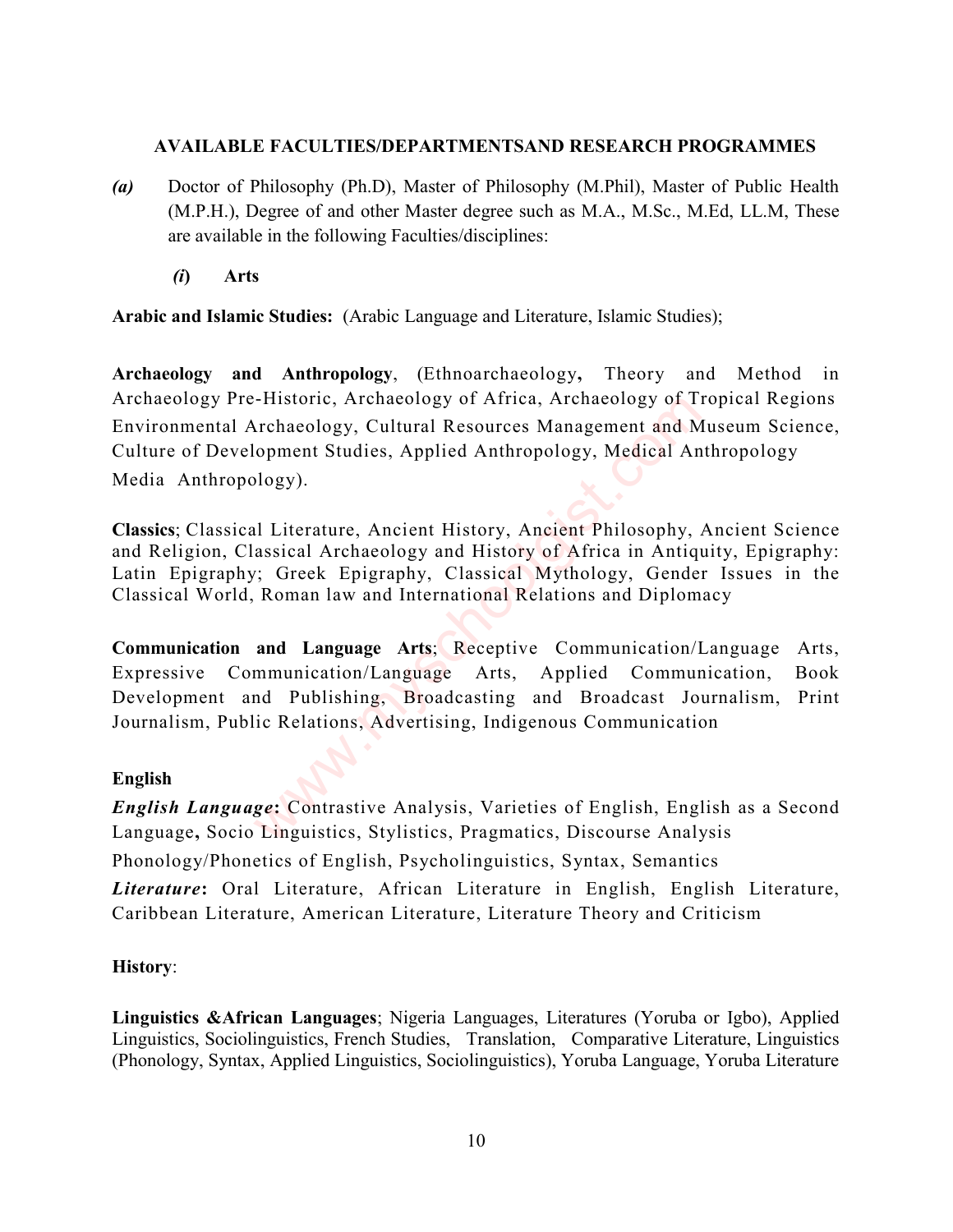#### European Studies:

French Studies: Translation Studies, French Literature, Caribbean Literature

Comparative Literature, Francophone African Literature

**European Studies:** Intra European History and Governance, Contemporary European Culture

Philosophy: Metaphysics, Epistemology, Philosophical Logic, Ethics Traditional African Philosophy, Philosophy of the Social Science, Social and Political Philosophy, Philosophy of Science, Philosophy of Language, History of Philosophy, Philosophy of Culture.

Religious Studies: African Traditional Religion, Christian Theology, Church History and Doctrine, Comparative Study of Religions, Islamic Studies, Old Testament, New Testament, Philosophy of Religion, Religious Ethics, Sociology of Religion

Theatre Arts: Theatre History, Theatre Theory and Criticism, Arts of the Theatre – Acting, Theatre Directing, Technical Theatre and Theatre Technology; Costume and Make-up Design; Sound Design; Lighting Design; Speech and Rhetorical Arts; Music Arts; Dance and Choreographic Arts, Media Arts/Media Studies (Film/Television, Radio and Folk Arts),Theatre Management and Arts Administration, Tourism Management osophy of Culture.<br>
2. African Traditional Religion, Christian Theology,<br>
2. Comparative Study of Religions, Islamic Studies,<br>
2. Philosophy of Religion, Religious Ethics, Sociology<br>
2. Philosophy, Theatre Theory and Criti

Theatre for Development/Community Theatre, Educational Drama and Children's Theatre

# (ii) Science

Archaeology and Anthropology: Theory and Method in Archaeology, Pre-Historic and Historic Archaeology especially of Africa, Cultural Resources Management and Museum Science, Cultural Development Studies, Applied Anthropology

Botany: Ecology, Ethnobotany, Economic Botany, Biotechnology, Palynology, Lower Green Plants/Environmental Pollution Monitoring, Mycology/Fungal Plant Anatomy, Plant Taxonomy/Biosystematics, Plant Pathology Plant Genetics/Molecular Biology, Plant Physiology & Biochemistry.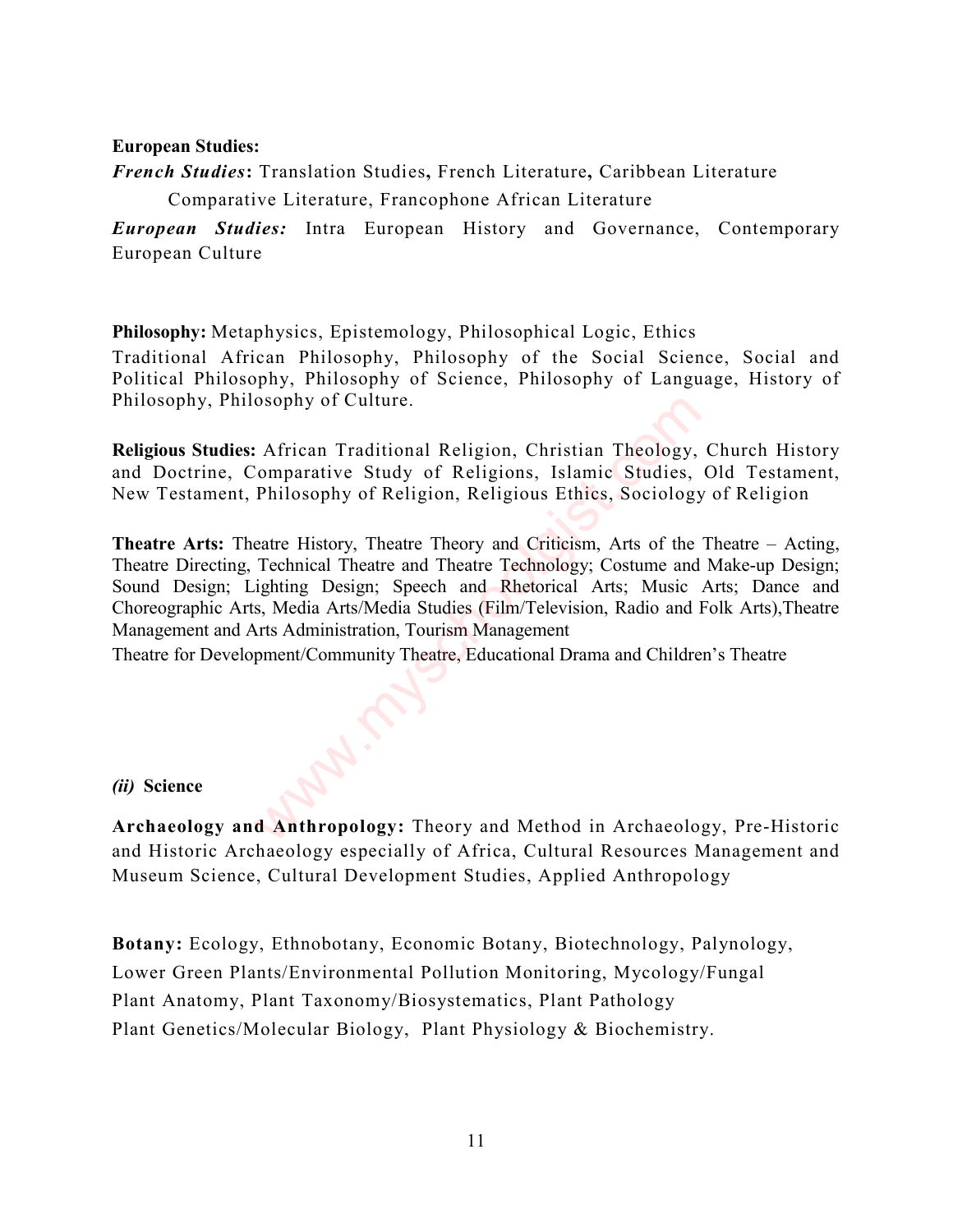Microbiology: Food Microbiology, Industrial Microbiology and Biotechnology Environmental Microbiology, General Microbiology. Pathogenic Microbiology

Chemistry: Physical Chemistry, Organic Chemistry, Inorganic Chemistry, Analytical Chemistry, Industrial Chemistry, Environmental Chemistry and Pollution Control.

Computer Science: Software Engineering, Data Mining, Knowledge Management, Computer Networking, Information Security, Artificial Intelligence, Knowledge Representation, Bioinformatics, Language Theory.

Geography Science: Climatology, Geomorphology, Biogeography (Soils and Vegetation), Land Resources Analysis and Planning, Quantitative Techniques, Geographical Information Systems, Hydrology and Water Resources.

Geology: Mineral Exploration (with options in Geophysics, Geochemistry and Economic/Mining Geology), Industrial Mineralogy, Geochemistry/Petrology/Soil Mineralogy, Quaternary Geology/Environmental Geology, Applied Geophysics, Petroleum Geology/Sedimentology, Micropaleontology/ Biostratigraphy, Economic Geology, Petrology/Structural Geology, Micropaleontology/Palynology, Sedimentology/Sequence Stratigraphy, Engineering Geology/ Hydrogeology. ence: Climatology, Geomorphology, Biogeograp<br>d Resources Analysis and Planning, Quantitative Te<br>formation Systems, Hydrology and Water Resources<br>ral Exploration (with options in Geophysics, Ge<br>g Geology), Industrial Minera

Mathematics: Algebra/Geometry, Functional Analysis, Dynamical Systems and Applications, Numerical Analysis/Financial Mathematics, Operations Research /Probability.

Physics: Meteorology and Physics of Lower Atmosphere, Radiation and Health Physics, Solid Earth Physics, Solid State Physics, Theoretical Physics.

Statistics: Biometry, Computational Statistics, Economic and Financial Statistics Environmental Statistics, Statistical Design of Investigation.

Zoology: Animal Physiology, Cell Biology and Genetics, Cellular Parasitology, Ecology/Environmental Biology, Entomology, Hydrobiology and Fisheries, Parasitology.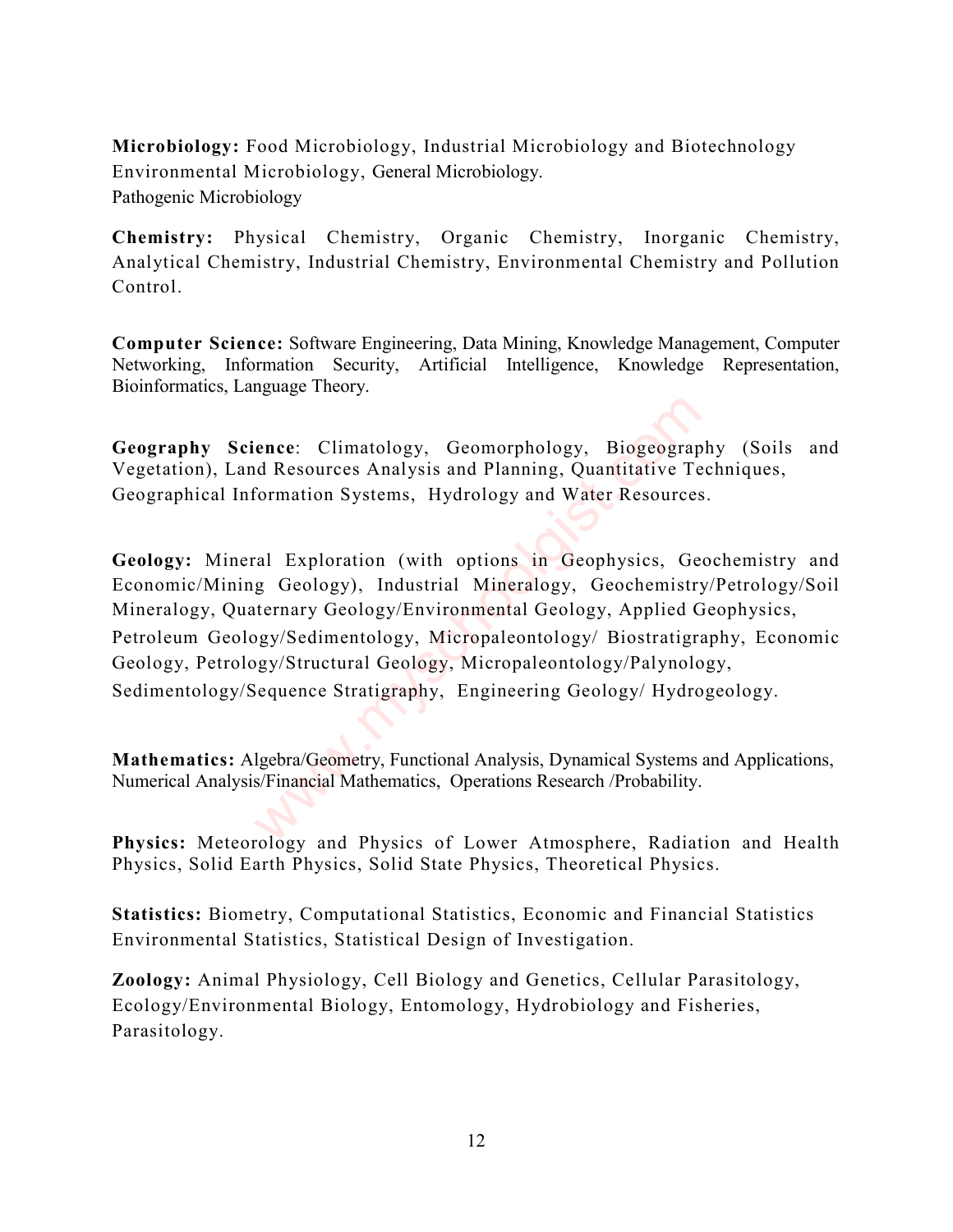#### (iii) Basic Medical Sciences

Anatomy: Neurobiology, Histology and Histochemistry, Developmental Anatomy Osteology and Myology, Anthropometry, Molecular biology and forensic Anatomy

Biochemistry: Cancer Research and Molecular Biology, Membrane Biochemistry and Biotechnology, Molecular Drug Metabolism and Toxicology, Nutritional and Industrial Biochemistry

Chemical Pathology: Immunology, Nutrition and Metabolism, Reproductive endocrinology, Toxicology

Haematology: Haemoglobin, Haemostasis blood Coagulation, Platelet firbrinolysis, Anaemias with emphasis on Nutritional Anaemias, Blood Transfusions Immunohaematology Haematological Malignancies, Enzymology especially G6PD

Pharmacology & Therapeutics: Autonomic and central nervous system Chemotherapy, Inflammation and Ethnopharmacology, Toxicology, Clinical Pharmacology and Pharmacokinetics, Neuropharmacology, Autonomic and Cardiovascular System Pharmacology. Toxicology<br>
emoglobin, Haemostasis blood Coagulation, Platelet<br>
mphasis on Nutritional Anaemias, Blood Transfusio<br>
logy Haematological Malignancies, Enzymology esp<br> **Therapeutics:** Autonomic and central nervous system<br>
nfl

Physiology: Applied & Environmental Physiology, Gastrointestinal Physiology & Inflammation,

Endocrine & Metabolism Physiology, Reproduction & Developmental Programming,

Neurosciences& Oral Physiology, Cardio-Respiratory Physiology

# Medical Microbiology and Parasitology: Bacteriology, Parasitology, Mycology

Virology: Diagnostic Virology, Viral Chemotherapy and Oncology, Viral Entomology Molecular Virology, Epidemiology and Pathogenesis of Virus infection

# (iv) Clinical Medical Sciences:

Anaesthesia: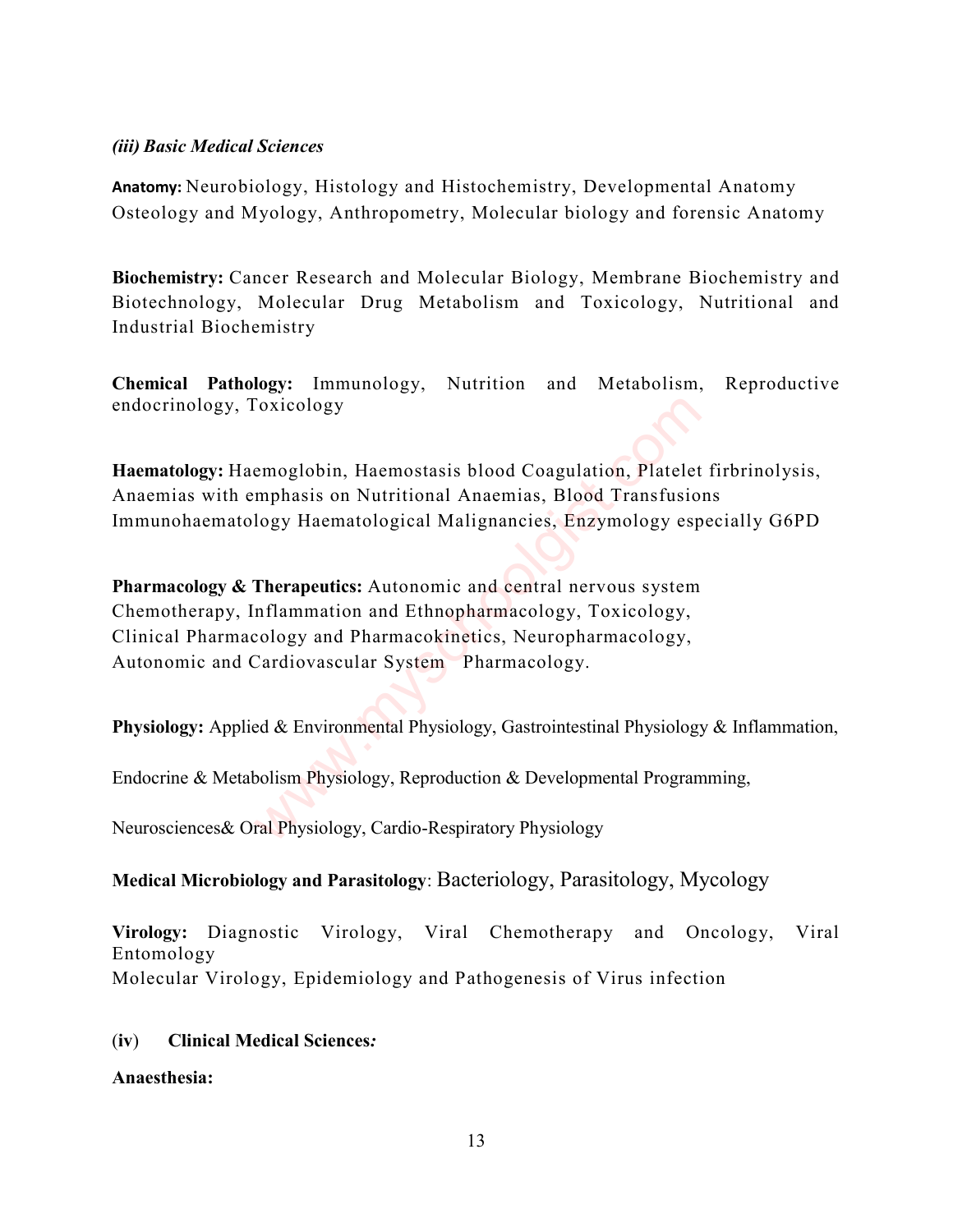Nursing: Nursing Education, Nursing Administration, Medical/Surgical Nursing

Mental Health/ Psychiatric Nursing, Community Health Nursing, Maternal and Child Health Nursing

# Psychiatry:

Paediatrics: Cardiology, Growth and Development, Endocrinology/Metabolism, Gastroenterology/Nutrition, Genetic/Haematology, Neonatology, Nephrology, Neurology, Oncology, Pulmonology, Paediatrics and International Child Health,

Physiotherapy: Neurological Physiotherapy, Cardio-pulmonary Physiotherapy, Orthopedic Physiotherapy, Sports and Recreational Physiotherapy

Surgery: Surgical Sciences, Bioethics

Community Medicine: Global Health, Health Metrics, Humanitarian Studies, Global Diseases and Tobacco Control, Occupational Health Practice,

Obstetrics and Gynaecology: Fertility and Reproductive Endocrinology, Assisted Conceptions, Gynaecological Oncology (Including genetic studies) Fetomaternal Medicine, Urogynaecology.

# Otorhino-laryngology:

Opthalmology: Embryology and Anatomy of the human Eye, Ocular Physiology, Subspecialty Ophthalmology, Human genetics, Ocular Microbiology, Immunology, Sterilization and sterile products, Tropical Ocular Infections. iotherapy, Sports and Recreational Physiotherapy<br>
I Sciences, Bioethics<br>
icine: Global Health, Health Metrics, Humanitarian Studies<br>
ol, Occupational Health Practice,<br> **Synaecology:** Fertility and Reproductive Endocrine<br>
n

Visual Loss in Children, Visual Loss in Adults, Computers in Medicine, Basic statistical procedures, Evaluation of drug action in man, Ocular Pharmacology, The Eye in Systemic Diseases, Health systems development, Nuclear Medicine,

Bioethics and biotechnology, Imaging science in Surgery, Lasers and their application in Ophthalmology, Wounds, wound healing and biotechnology of tissue culture

# Radiation Oncology: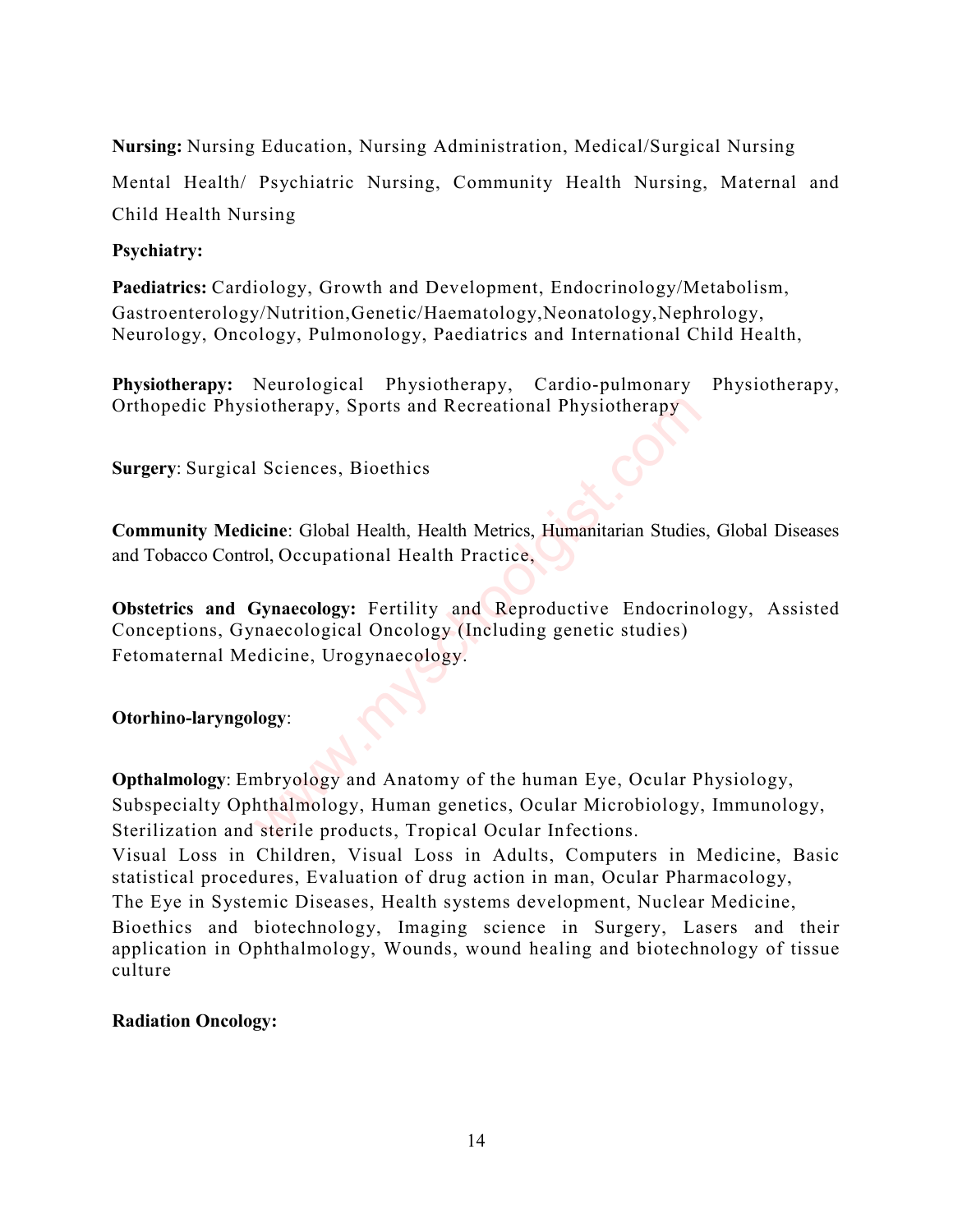#### (v) Dentistry

Dentistry: Oral & Maxillofacial Surgery, Oral Pathology, Conservative Dentistry Child Oral Health, Prosthodontics, Orthodontics, Community Dentistry, Periodontology

# (vi) Public Health

Epidemiology and Medical Statistics: Epidemiology, Biostatistics, Clinical Epidemiology, Epidemiology, Field Epidemiology Practice, Medical Demography.

# Environmental Health:

Human Nutrition: Nutrition Biochemistry, Public Health Nutrition/Community Nutrition, Clinical Nutrition and Diet Therapy, International Nutrition Food and Nutrition Policy Planning, Food Analysis and Biochemistry **a:** Nutrition Biochemistry, Public Health Nutritian and Nutrition and Diet Therapy, International Nutritic on Policy Planning, Food Analysis and Biochemistry<br> **and Education:** Population and Reproductive H<sup>2</sup> analysis and

Health Promotion and Education: Population and Reproductive Health Education, Reproductive and Family Health,

Health Policy and Management: Health Services Administration, Health Policy and Management.

Community Medicine: Occupational Health Practice, Occupational Nursing Reproductive and Family Health

Institute of Child Health: Public Health Biotechnology, Social aspects of Child Health Child and Adolescent Health

# (vii) Pharmacy

Pharmaceutics and Industrial Pharmacy: Pharmaceutics, Pharmaceutical Technology, Physical Pharmacy.

Pharmaceutical Microbiology: Antimicrobial Agents, Natural Antimicrobial Products Microbial Genetics, Microbial Drug Resistance and Public Health.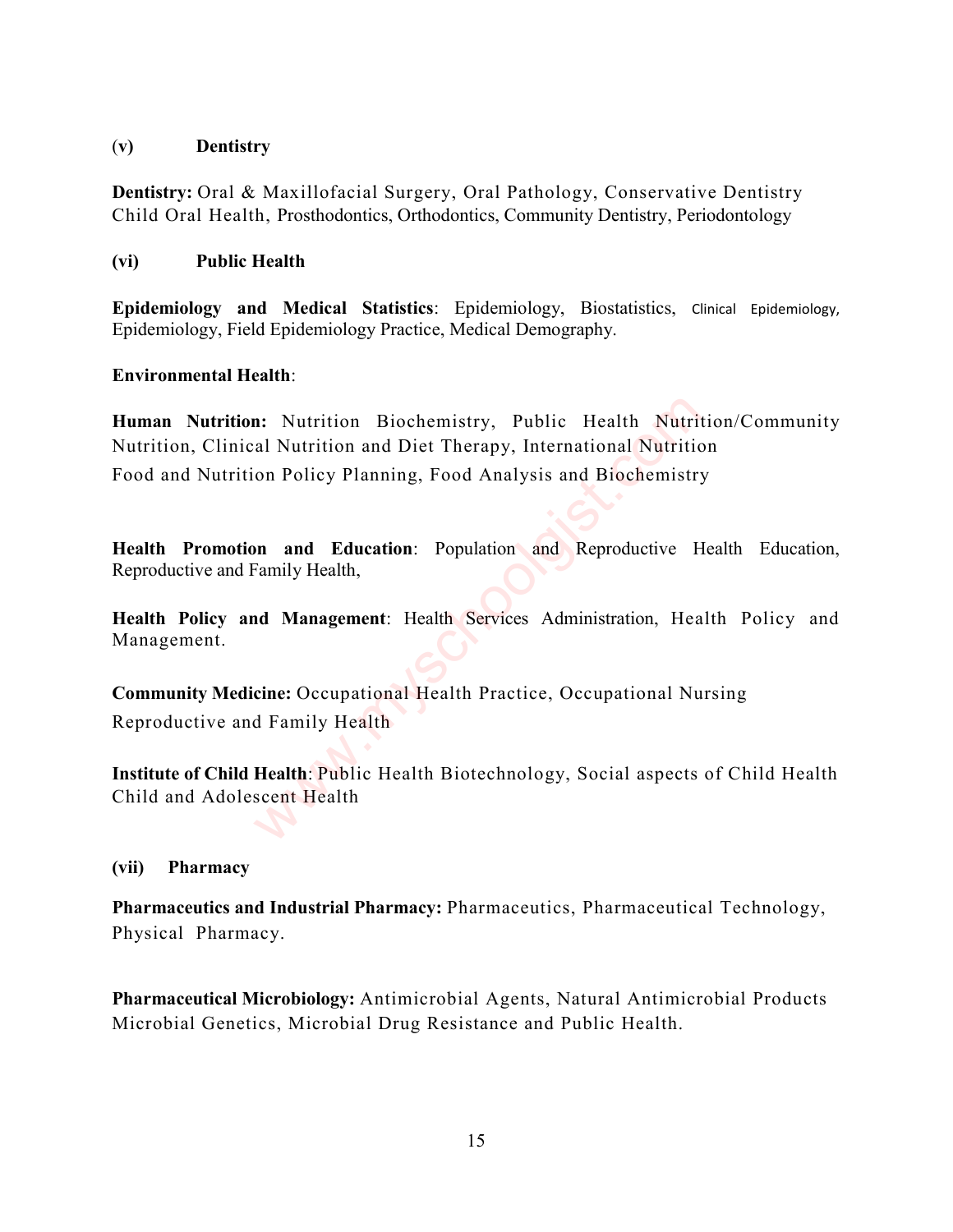Clinical Pharmacy: Pharmacotherapeutics, Drug Interactions, Drug Utilization, Clinical Pharmacokinetics, Pharmacoepidermiology.

Pharmaceutical Chemistry: Pharmacokinetics and Bioavailability studies, Photochemical studies, Natural product chemistry, Pharmaceutical Analysis and drug quality control.

Pharmacognosy: Standardization of molecular authentication of Medicinal plants and Herbalmedicines, Biological activities of Nigerian Medicinal Plants, Tissue Culture, Phytochemistry.

# (viii) Agriculture

Agricultural Economics: Resources Economics, Agricultural Business and Financial Management, Agricultural Policy and Planning, Agricultural Marketing, Production Economics and Farm Management.

Agricultural Extension and Rural Development: Agricultural Extension, Rural Sociology, Rural Communication, Home Economics.

Agronomy: Agricultura Mechanization, Crop Production, Horticulture, Soil Chemistry, Soil Science, Soil Physics, Soil Mineralogy, Soil Fertility, Soil Survey and Land Use Planning, Soil Microbiology, Plant Nutrition, Crop Physiology, Farming Systems, Weed Science, Plant Breeding, Seed Production, Pasture Agronomy/ Forage Production, Agrometeorology. re<br>
Conomics: Resources Economics, Agricultural<br>
gement, Agricultural Policy and Planning, Agricult<br>
comes and Farm Management.<br>
<br> **Extension and Rural Development:** Agricultural E<br>
Communication, Home Economics.<br>
<br>
Figure

Animal Science: Animal Production and Management, Animal Physiology and Bioclimatology, Animal Breeding and Genetics, Animal Products and Processing, Agricultural Biochemistry and Nutrition.

Crop Protection and Environmental Biology: Crop Protection (Entomology),Crop Protection (Phytopathology),Crop Protection (Vertebrate Pest Management),Crop Protection (Weed Management),Crop Improvement (Plant Genetics),Environmental Biology (Crop Physiology),Environmental Biology (Plant Ecology),Environmental Biology (Ecotoxicology).

# (ix) Renewable Natural Resources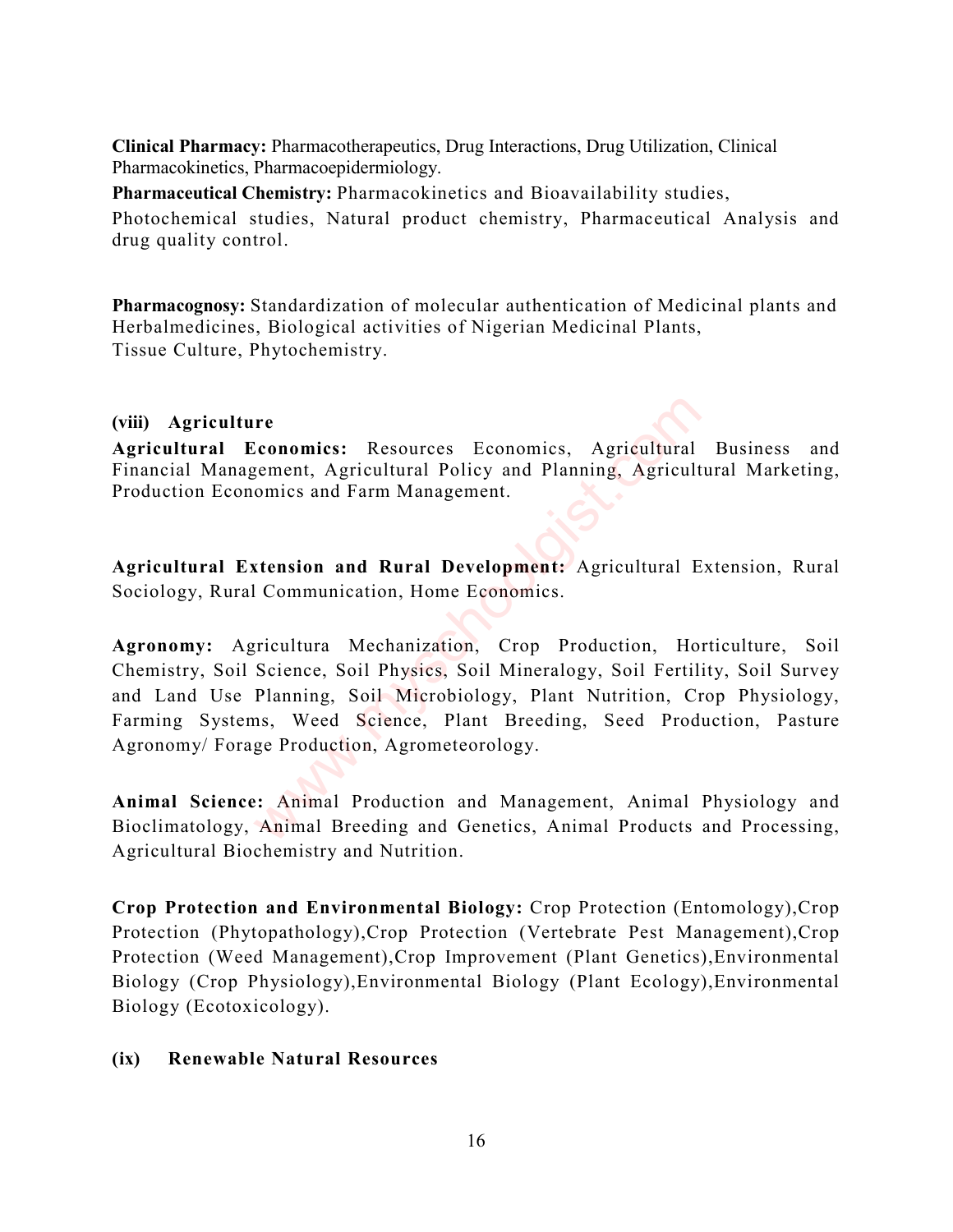# Aquaculture and Fisheries Management:

*Aquaculture*: Water quality, Pollution and Toxicology, Fish Nutrition, Fish Biotechnology and Genetics, Fish Hatchery Management, Aquaculture Engineering, Culture Systems, Fish Post Harvest Technology and Food Safety, Fish Marketing and Product Development.

Fisheries Management: Fisheries Ecology, Fisheries Economics and Extension, Fisheries Policy, Planning and Development, Gear Technology, Fish Biology, Fish Biodiversity Management, Wetland Fisheries Resources Management, Fisheries Recreation, Oceanography and Deep Sea Fisheries Management.

Forest Production and Products: Forest Ecology and Biodiversity Management,

Forest Genetics and Silviculture, Forest Products Processing and Utilization, Forest Product Chemistry.

Social and Environmental Forestry: Forest Economics and Environmental Forestry, Forest Management, Resource Policy Law and Administration, Forestry Extension and Rural Development, Forest Biometrics, Remote Sensing and Geographic Information Systems. on and Products: Forest Ecology and Biodiversity l<br>
and Silviculture, Forest Products Processing and Uti<br>
Chemistry.<br>
wironmental Forestry: Forest Economics and<br>
Management, Resource Policy Law and Administ<br>
Rural Developm

# Wildlife and Ecotourism Management:

Wildlife Management: Herpetology, Ornithology, Protected Area Management, Environmental Impact Study, Wildlife Extension Programme, Wildlife Utilization, Wildlife Genetics, Animal Ethology, Wildlife Physiology.

Ecotourism Management: Ecology Management, Tourism Management, Hotel and Catering Management, Transport and Logistics Management (Air and Sea Port Management), Ecotourism Legislation and policy, Ecotourism Extension, Ecotourism Economics, Fisheries Recreation (Sport Fishing and Others), Aqua-Tourism.

Biodiversity Management: Ecosystem Management, Biodiversity Economy, Legislation and Policy Management, Biodiversity Utilization and Management, Biodiversity Extension Programme, Biodiversity Conservation.

# (x) The Social Sciences

Geography: Economic Geography, Population Geography, Theoretical Geography, Quantitative Techniques, Regional Studies.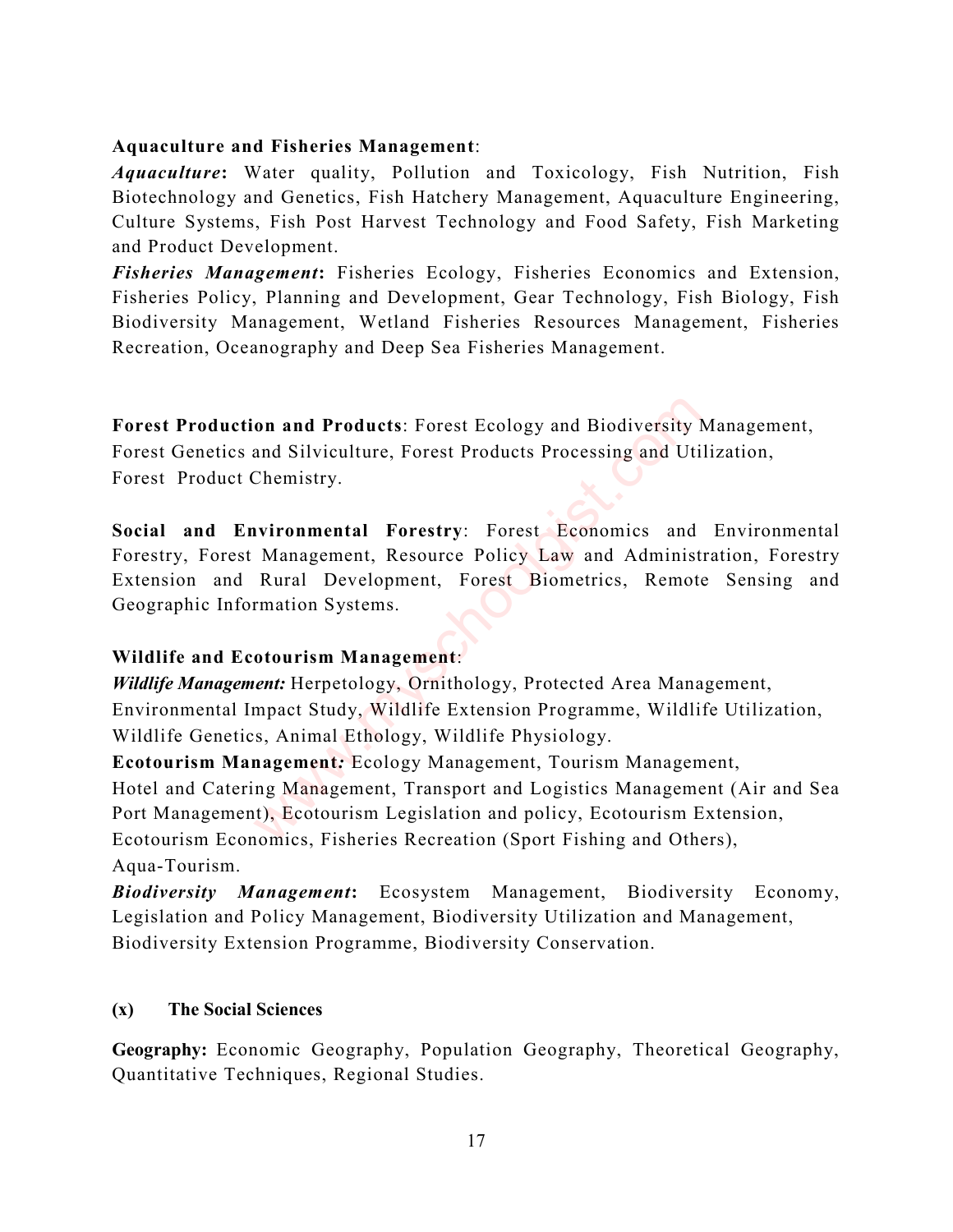Political Science: Comparative Politics, International Relations, Political Sociology, Public Administration, Political Economy, Political Theory.

Sociology: Social Policy, Social Anthropology, Demographical and Population Studies, Sociology of Industry and Work, Political Sociology, Deviant behaviour and Social Problems, Criminology and Penology, Medical Sociology/Anthropology, Social Stratification and Mobility, Industrial and Labour Relations, Rural Sociology Social Administration, Industrial Sociology, Political Sociology, Urban Sociology, Sociology of Development.

Psychology: Experimental Psychology, Industrial and Organisational Psychology, Clinical Psychology, Personality and Social Psychology, Health Psychology, Psychometrics, Physiological and Comparative, Forensic Psychology, Environmental Psychology, Developmental Psychology, Rehabilitation Psychology Consumer Psychology.

#### (xi) Economics

Economics: Economic Theory, Public Sector Economics, Accounting and Finance, Monetary Economic, International Economics, Development Economics, Economic Planning, Petroleum and Energy Economics, Mathematical Economics, Econometrics,Health Economics, Economics of Education, Political Economy, Transportation Economics, Urban and Regional Economics, Economic History. Example 18 Psychology, Industrial and Organisation<br>
10gy, Personality and Social Psychology, Heal<br>
Physiological and Comparative, Forensic<br>
sychology, Developmental Psychology, Rehabilitation<br>
10gy.<br>
2008. The Sychology, P

Accounting:

Banking Finance:

Marketing &Consumer Studies:

#### (xii) Environmental Design and Management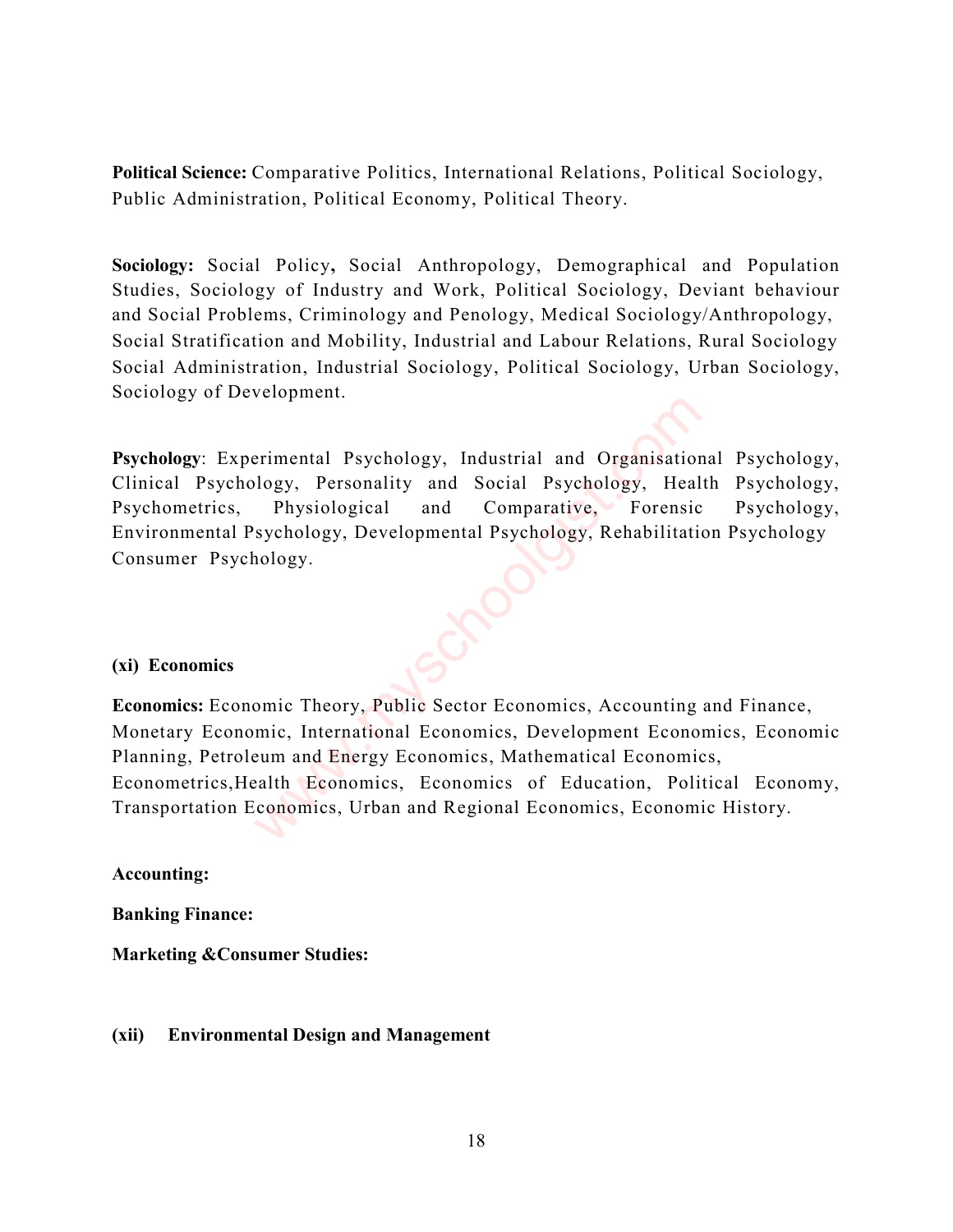Urban and Regional Planning: Urban and Regional Planning (M.U.R.P), Housing Development and Management, Housing.

#### (xiii) Education

Adult Education: History of Adult Education, Comparative Adult Education, Literacy, Philosophy of Adult Education, Psychology of Adult Education, Industrial Education, Organisation and Administration of Adult Education, Economics of Adult Education, Principles and Methods of Adult Education, Sociology of Adult Education, Social Welfare, Curriculum Studies in Adult Education, Sociology of Adult Education, Communication Arts, Principles and Methods of Community Development, Literacy, Training and Development (M.L.T.D).

Educational Management: Personnel Administration in Education, Institutional Administration, Educational Systems Administration, Educational Planning and Policy Analysis, Economics of Education, Educational Management Information System (EMIS).

Guidance and Counseling:Educational Psychology and School Counselling, Career Counselling, Adolescent Psychology and Youth Counselling, Assessment and Testing Marriage and Family Life Counselling, Remedial and Reformatory Counselling, Clinical Psychology, STI/HIV/AIDS Counselling, Educational Psychology, Counselling Psychology, Test and Measurement, Developmental Psychology, Personnel Psychology. annagement: Personnel Administration in Education, Commethods of Community Development, Literacy, Training ethods of Community Development, Literacy, Training ethoducational Systems Administration, Educational Places of Ed

Special Education: Speech Pathology and Audiology, Education of the Visual handicapped, Education of Gifted and Talented Children, Learning Disabilities, Education of the Deaf,Mental Retardation.

# Library, Archival & Information Studies:

Library, Archival & Information Studies: Advanced Classification, Bibilographic & Reference Services, Bibliometrics, Education for Librarianship, Library Systems Administration, Audio Visual Media and Information Technology, Library Services to Specialized Group, Records & Archives Management.

**Publishing and Copyright Studies:** Editorial Procedures, Textbook and Instructional Material Publishing, Design Production, Publication Marketing, Corporate and Industrial Publishing, Magazine, Copyright/Intellectual Property, Electronic Publishing, Scholarly Publishing Children's Book Publishing, Publishing Management.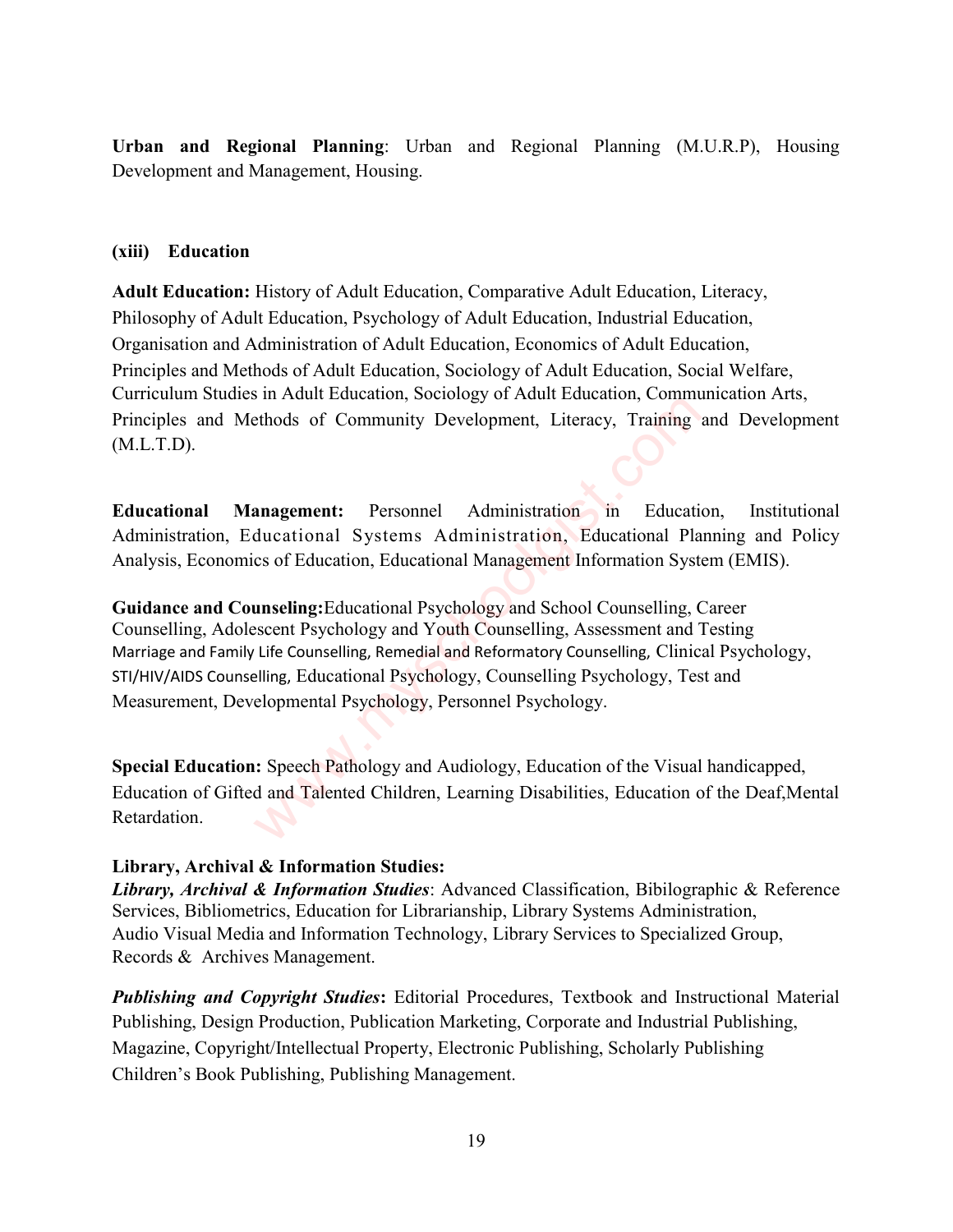Social work: Industrial Social Welfare, Social Welfare, Health Social Work, Community Development.

Human Kinetics & Health Education: Organisation and Administration of Human Kinetics, Education and Sports, Recreation and Leisure Management, Biomechanics, Motor Learning

Exercise Physiology, Curriculum, Instruction and Evaluation in Health Education, Health and Safety Education, Sociology and Psychology of Sports,School and Community Health Education.

Arts and Social Sciences Education: Curriculum Studies and Instruction, Social Studies Education, Geography, Political Science, Economics, Geography, Political Science, Economics.

Early Childhood and Educational Foundation: Early Childhood Education, Philosophy of Education, Sociology of Education, Comparative Education, History and Policy of Education.

Science, Mathematics and Technology Education: Mathematics Education, Educational Technology, Science Education (Biology, Physics & Chemistry).

Centre for Educational Media Resources Studies: Research in Media Resources, Media in Education, Media Services to Special Group, ICT in School Media programme, Children/Youth Library Services, School Media specialist in Curriculum Planning and Implementation Bibliotherapy in Children and Youths rehabilitation. Sciences Education: Curriculum Studies and Instruction<br>thy, Political Science, Economics, Geography, Political Science<br>and Educational Foundation: Early Childhood Education<br>gy of Education, Comparative Education, History a

#### (xiv) Veterinary Medicine

Veterinary Anatomy: Skin Biology, Reproductive and Endoctrine Biology, Neurobiology Lymphology, Immunobiology.

Veterinary Theriogenology: Veterinary Obstetrics and Gyneacology, Andrology and Artificial insemination, Small Animal Theriogenology, Large Animal Theriogenology, Wildlife and Aquatic Theriogenology, Avian Theriogenology, Assisted reproductive Theriogenology,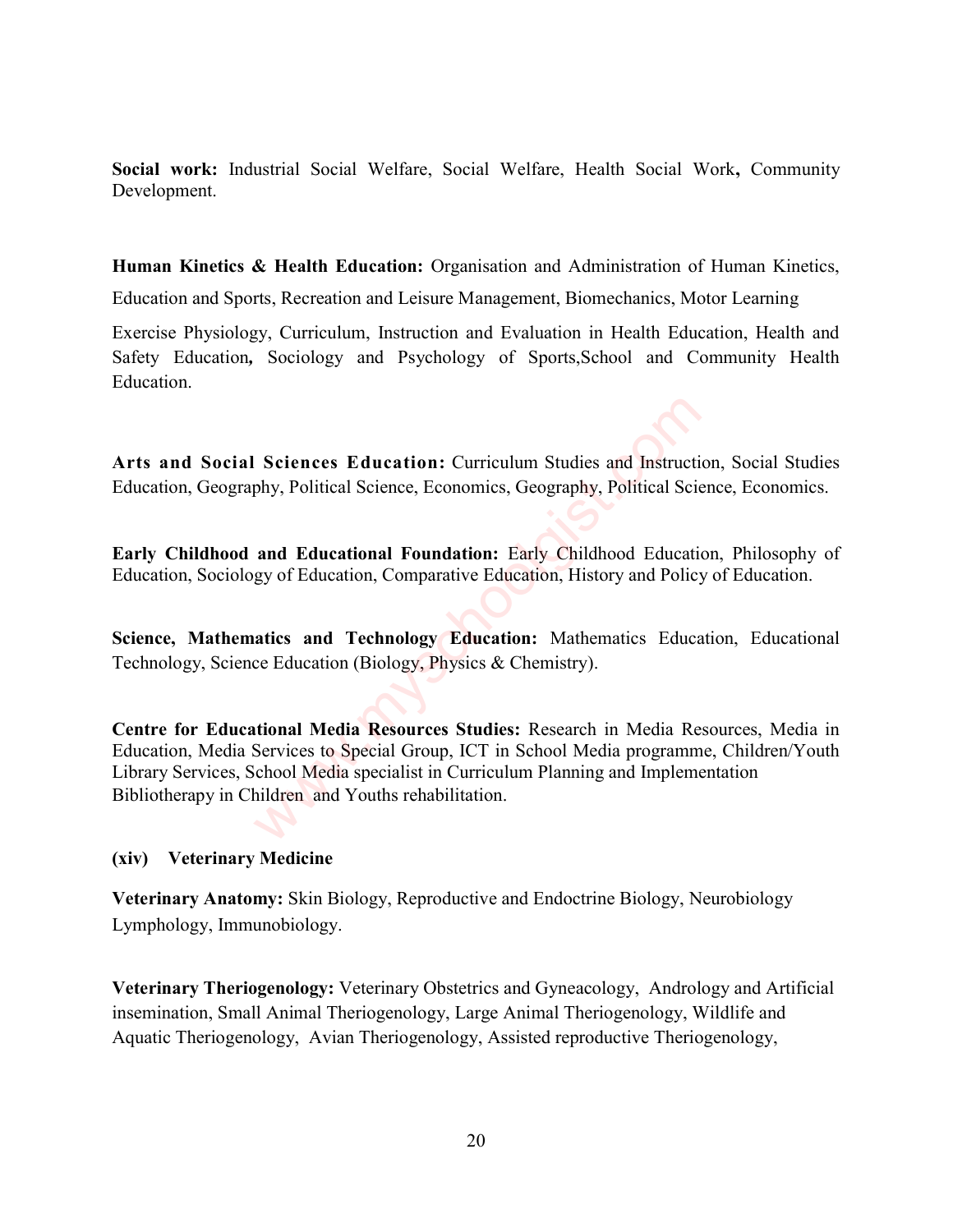Veterinary Medicine: Avian Medicine, Companion Animal Medicine, Food Animal Medicine Fish and Aquatic Medicine.

Veterinary Surgery and Radiology: Anaesthesia, Emergency and Critical care, Orthopaedics, Diagnostic Imaging, Small Animal Surgery, Farm Animal Surgery, Equine Surgery.

Veterinary Pathology: Anatomic Pathology, Clinical Pathology, Poultry Pathology.

Veterinary Microbiology: Microbial Chemistry, Microbial Genetics, Mycology, Advanced Virology, Advanced Bacteriology A, Advanced Bacteriology B, Immunology, Biostatistics, Environmental Microbiology.

Veterinary Parasitology and Entomology: Veterinary Parasitology, Helminthology, Protozoology, Entomology, Acarology.

#### Veterinary Public Health and Preventive Medicine:

Preventive Veterinary Medicine(M.P.V.M): Advanced Epizootiology, Veterinary Biometrics, Veterinary Extension, Veterinary Technical Writing and Reporting, Veterinary Econometrics, Design and Implementation of the Herd Health Schemes, Applied Veterinary Immunology, Veterinary Project Identification and Appraisal, Advances in Veterinary Extension, Technical Report Writing, Strategies for the Prevention and Control of Diseases in Animal Population, Veterinary Business Organisation and Administration, Advanced Epizootiology, Disease Surveillance and Emergency Preparedness, Advances in Vaccine Production and Vaccinations, Veterinary Biometrics, Advances in Veterinary Jurisprudence, Laboratory Diagnostic Methods. Bacteriology A, Advanced Bacteriology B, Immunology.<br>
tology and Entomology: Veterinary Parasitology, Helmin<br>
tology and Entomology: Veterinary Parasitology, Helmin<br>
mology, Acarology.<br> **Health and Preventive Medicine:**<br>
i

*Veterinary Public Health (M.V.P.H)*: Advanced Meat and milk hygiene, Veterinary Biometics, Advanced Epizootiology, Applied Veterinary Immunology, Technical Report Writing, Fish and Shellfish Hygiene, Advances in Veterinary Jurisprudence, Laboratory Diagnostic Methods, Control of Major and Emerging Zoonoses, Veterinary Environmental Health, Advances in Veterinary Extension, Abattoir Design and Management, Animal By-Products and Hazard. Master of Science-Epizootiology: Advanced Epizootiology, Applied Vet. Immunology, Technical Report Writing, Disease Surveillance and Emergency Preparedness, Veterinary Biometrics, Capture Methods and Disease Control, Laboratory Diagnostic Methods, Animal byproducts and HACCP.

Veterinary Pharmacology and Toxicology: Chemotherapy, Neuropharmacology, Toxicology, Smooth Muscle Pharmacology, Ethno-pharmacology.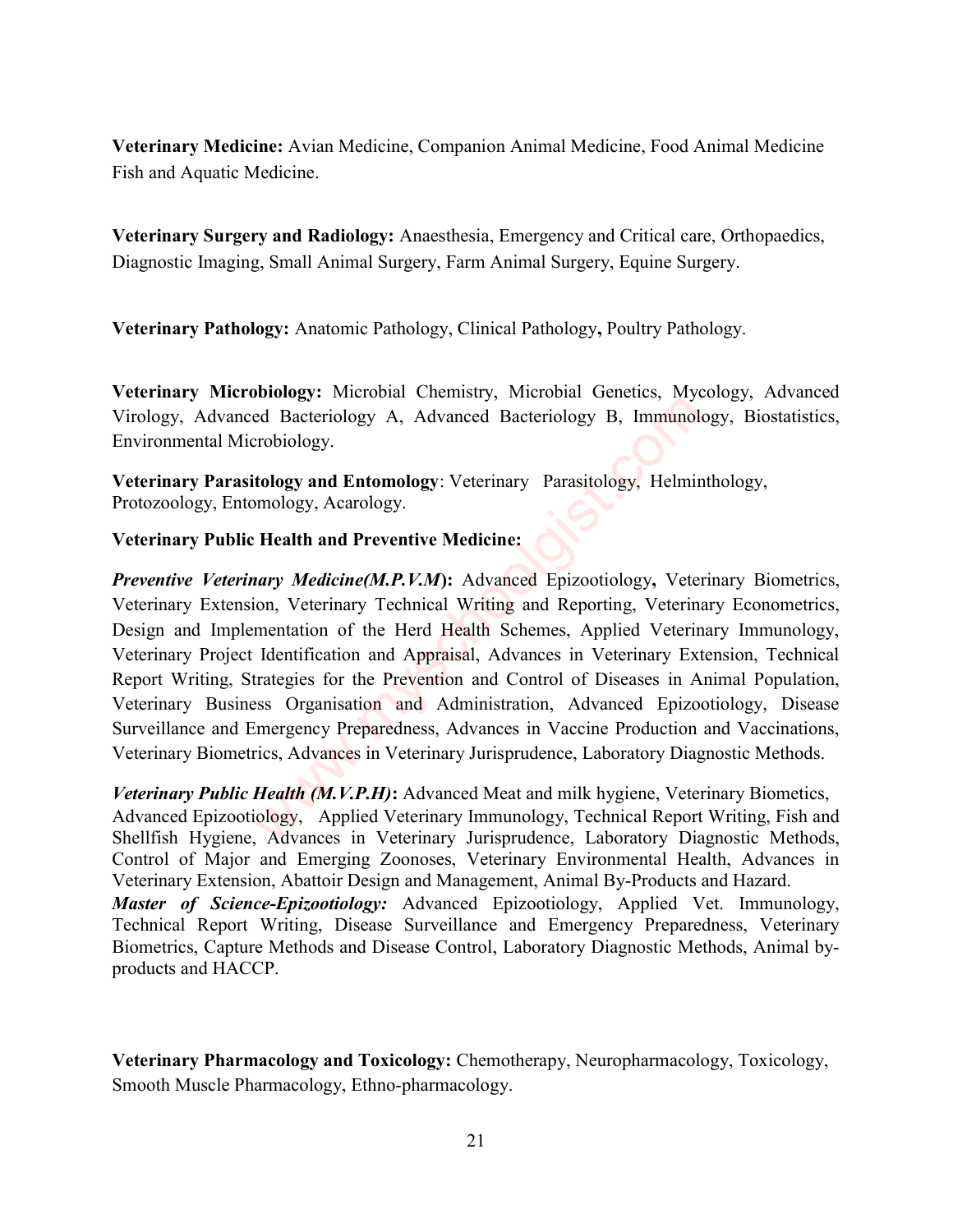#### Veterinary Physiology and Biochemistry:

Veterinary Physiology: Advanced Cardiology and Cardiovascular Physiology, Advanced Comparative Haematology, Gastrointestinal Physiology, Reproductive Physiology, Renal and Respiration Physiology, Environmental Physiology, Neurophysiology

Veterinary Biochemistry: Oncology and Molecular Biology, Nutritional Biochemistry and Biotechnology, Drug Metabolism and Toxicology.

#### (xv) Technology

Agricultural and Environmental Engineering: Crop Processing and Storage, Environmental Engineering, Farm Power and Machinery, Farm Structures and Environment, Soil and water Conservation.

Wood Products Engineering: Pulp and Paper Technology, Wood Composite, Furniture Production & Ergonomic Studies, Wood Energy and Environmental Studies, Wood Processing and Machinery, Sawmilling and System Modeling, Wood Quality, preservation & utilization – wood structure and design, Wood chemistry and drying, Wood-based product development and quality control. **Environmental Engineering:** Crop Processing and Storate Power and Machinery, Farm Structures and Environmental Power and Machinery, Farm Structures and Environmental<br> **Engineering:** Pulp and Paper Technology, Wood Connomi

Food Technology: Food Microbiology, Food Processing and Preservation Food Chemistry, Food Quality Control.

Industrial &Production Engineering: Engineering Management, Production and Manufacturing Engineering, Operations Research, Ergonomics/Human Factors Engineering, Systems Engineering.

Petroleum Engineering: Drilling Engineering, Production Engineering, Reservoir Engineering, Natural Gas Engineering

Civil Engineering: Structural Material Engineering, Water Resources and Environmental Engineering, Highway and Transportation Engineering, Foundation and Geo-Technical Engineering, Public Health and Environmental Engineering.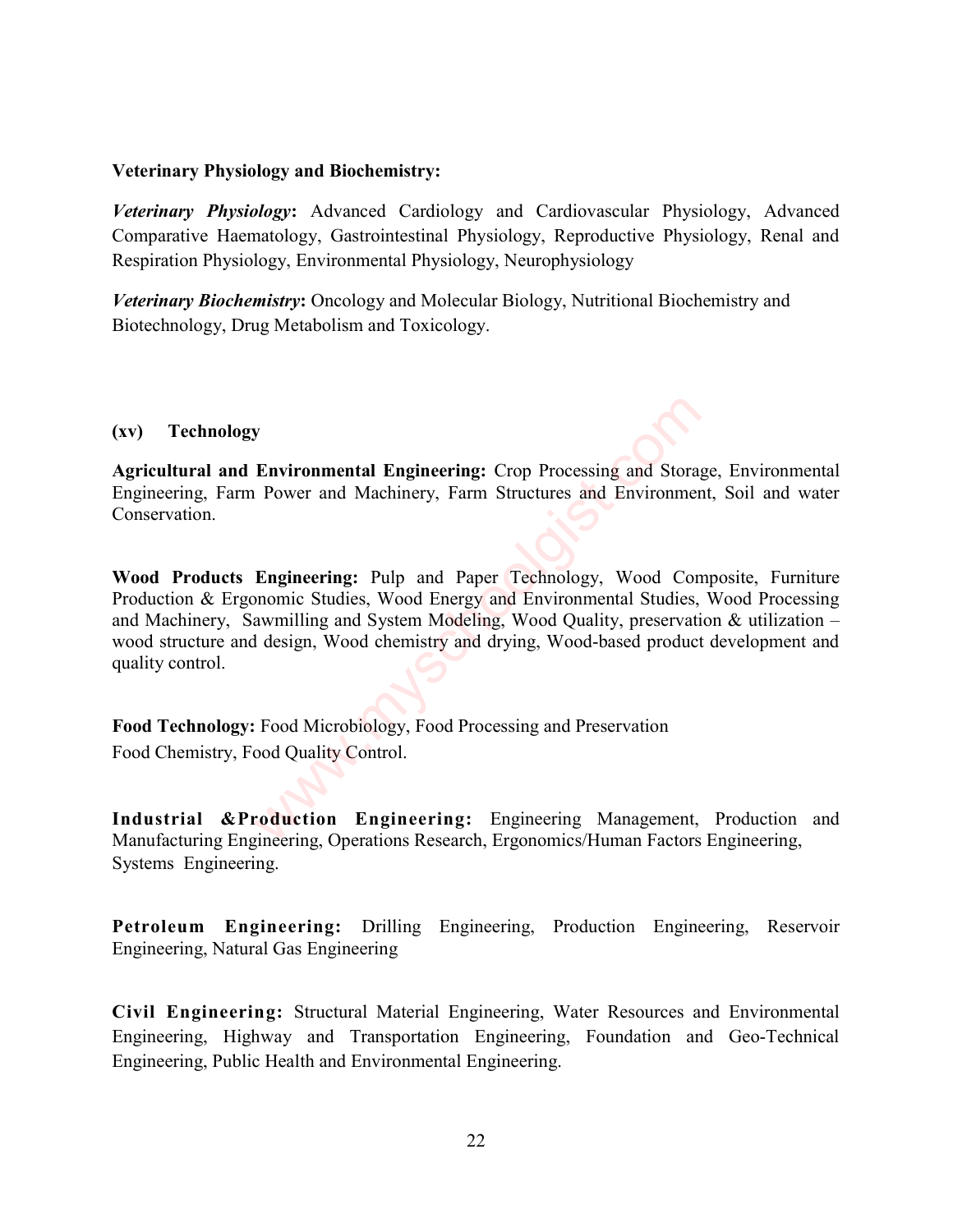# Biomedical Engineering:

Mechanical Engineering: Thermo-fluids, Solid Mechanics, Production Engineering, Applied Mechanics, Material Technology.

Electrical/Electronic Engineering: Instrumentation and Control, Electrical Power Systems, Telecommunication.

Those whose first degrees are NOT in Agricultural Engineering will be required to spend an additional two semesters on the programme.

\* Those whose first engineering degrees are NOT in Industrial Engineering will be required to spend an additional semester on the programme. First engineering degrees are NOT in Industrial E<br>
pend an additional semester on the programme.<br>
hose first degrees are NOT in Petroleum Engin<br>
an additional two semesters on the programme<br>
(LL.M)<br>
te degrees available in

\*Candidates whose first degrees are NOT in Petroleum Engineering will be required to spend an additional two semesters on the programme.

(xvi) LAW

Master of Law (LL.M)

#### The postgraduate degrees available in the faculty of Law are as follows:

Doctor of Philosophy (Ph.D), Master of Philosophy (M.Phil) and LL.M. The LL.M Degree Programme is conducted on an interdepartmental basis.

# (xvii) Institute of African Studies

Anthropology; African History; African Law; African Music; African Visual Arts/Art History; Gender Studies, Diaspora and Transnational Studies , Traditional African Medicine and Belief Systems, Cultural and Media Studies- (a) Performance Studies (b) Literary Studies (c) Translation and Creative,

#### (xviii) Institute for Peace and Strategic Studies

Doctor of Philosophy(Ph.D),Master of Philosophy (M.Phil),Master of Humanitarian and Refugee Studies (M.H.R.S.), Peace and Conflict Studies (M.A.),Master of Science (MSS) Degree in Strategic Studies, Professional Master (MPBD) Degree in Peace Building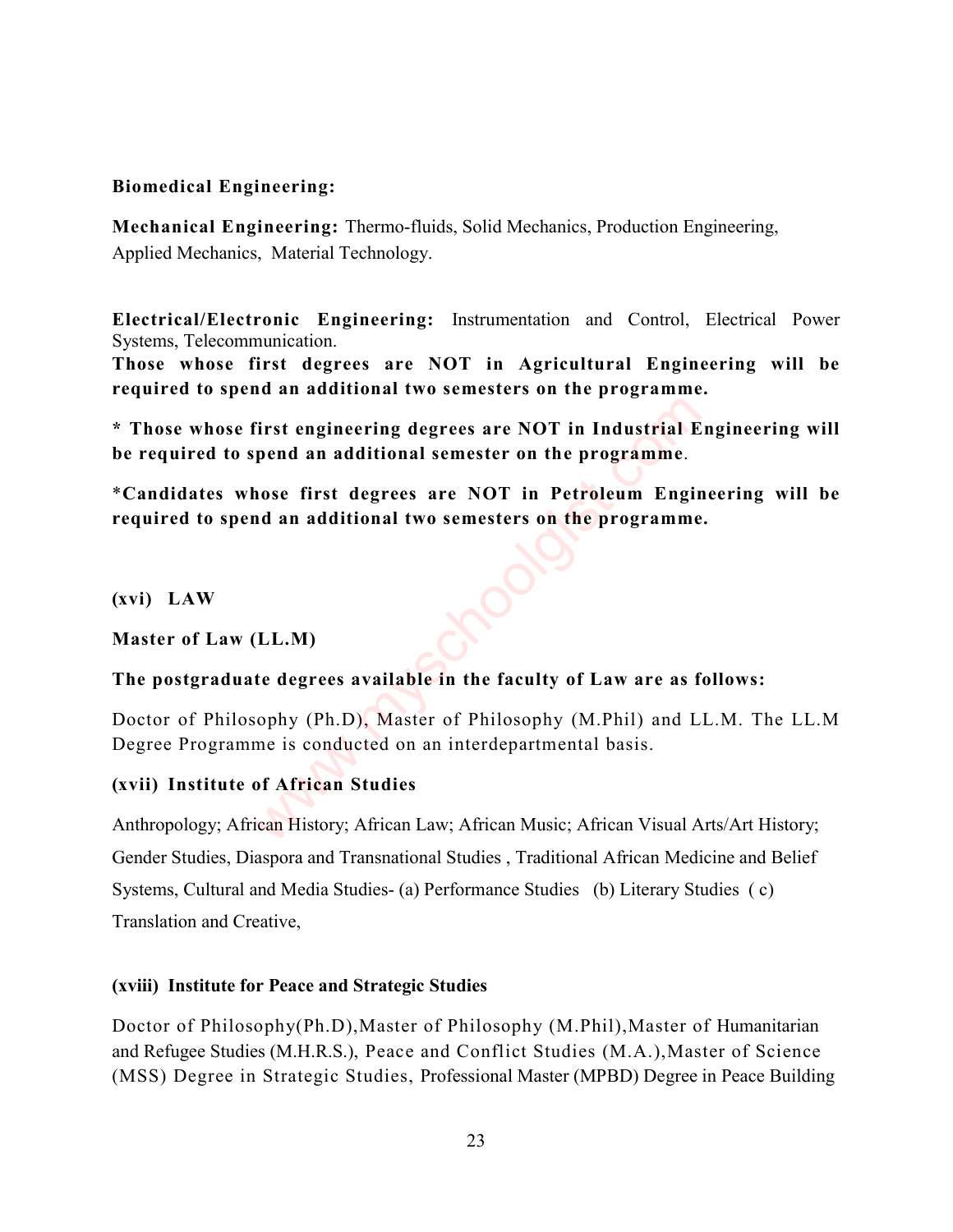and Development, Professional Master (CPM) in Cultural Production an dManagement,Master In Disaster Risk Management (DRM).

#### (xix) Institute of Education

Educational Evaluation (Construction and Validation of Measurement Instrument; Evaluation of Educational Achievement; Public Examinations, Programme Evaluation; Curriculum Evaluation and Psychological Testing) In-Service Curriculum Development and Educational Evaluation

(xx) Centre for Child and Adolescent Mental Health (CCAMH): Child and Adolescent Mental Health, Doctor of Philosophy (Ph.D), Master of Philosophy (M.Phil). or Child and Adolescent Mental Health (CCAM<br>
tal Health, Doctor of Philosophy (Ph.D), Master<br>
Entrepreneurship and Innovation<br>
r (M.Sc in Entrepreneurship Studies)<br>
M.Sc in Entrepreneurship Education<br>
ophy (Ph.D) Entrepren

#### (xxi) Centre for Entrepreneurship and Innovation

Professional Master (M.Sc in Entrepreneurship Studies) Academic Master (M.Sc in Entrepreneurship Education) Doctor of Philosophy(Ph.D) Entrepreneurship Education, Master of Philosophy (M.Phil).

#### (xxii) Centre for Sustainable Development

Doctor of Philosophy (Ph.D),Tourism Development, Master of Philosophy (M.Phil), M.Sc in Tourism Development ,Cultural Tourism, Ecotourism, Climate of Society, Sustainable Development Practice.

#### (xxiii) Centre For Petroleum, Energy Economics And Law:

Doctor of Philosophy (Ph.D), Master of Philosophy (M.Phil), M.Sc in (Energy Studies) Energy and Environment, Energy Economics, Energy Finance, Energy Policy, Oil and Gas Economics,

Economics of the Power Industry, Renewable Energy, Electricity Economics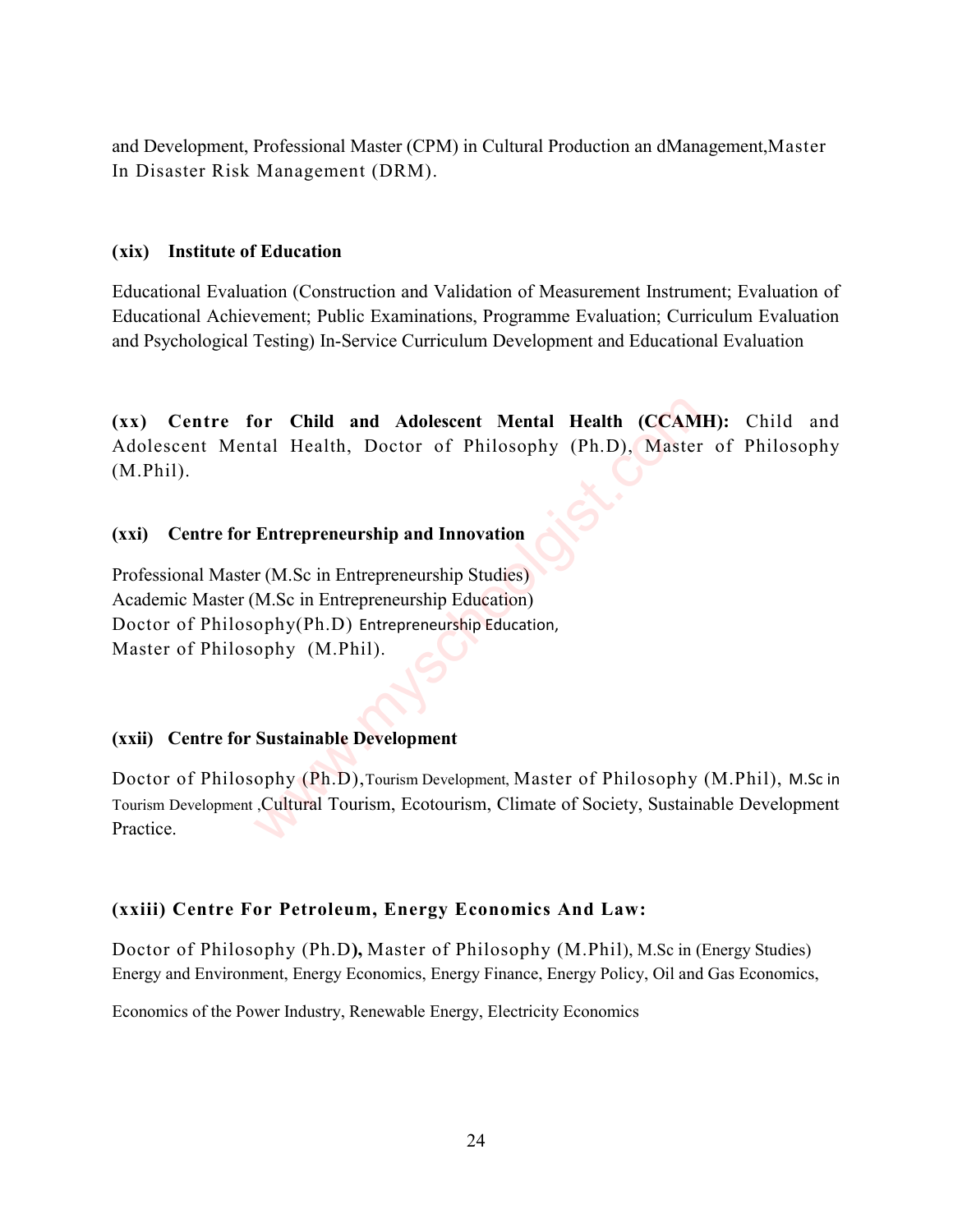#### (xxiv) Africa Regional Centre for Information Science (ARCIS):

Development and Evaluation of Information Systems; Information Technologies; Development Information Systems; Information Policy and Ethics; Information Resources Management; Information Products and Services; Informetrics; Information Economy and Society; Scholarly Communication in Science and Technology; Education for Information Science

#### (xxv) School Of Business (UISB):

Master in Business Administration (MBA) – Executive, Master in Business Administration (MBA), Agribusiness, Telecommunications, Marketing, Personnel, Finance and Accounting, Entrepreneurship and Operations Management.

# (xxvi) Other Programmes

# (a) Doctor of Medicine (M.D.)

The degree programme is available in the College of Medicine only on part-time basis.

(i) Candidates for admission to the degree of M.D. examination must have obtained the degree of Bachelor of Medicine and Bachelor of Surgery or Bachelor of Dental Surgery of any University recognized by the Nigerian University Commission and is eligible for full registration with the Medical and Dental Council of Nigeria. **Business (UISB):**<br>
Sa Administration (MBA) – Executive, Master in Busine<br>
ess, Telecommunications, Marketing, Personnel, Finance<br>
and Operations Management.<br> **Sa Administration Shangement.**<br> **Sa Administration Shangement.** 

(ii)In every case, to be eligible to register for Doctor of Medicine (MD), a candidate should have a minimum of three (3) years post medical/dental professional qualification (M.B.B.S/BDS/MBChB) experience which shall include at least one year of professional experience in the specialty area of the intended study.

# (b) General Regulation A.2: Registration

(i) A candidate shall be admitted to one the Departments in the College of Medicine and be registered as a candidate of that Department.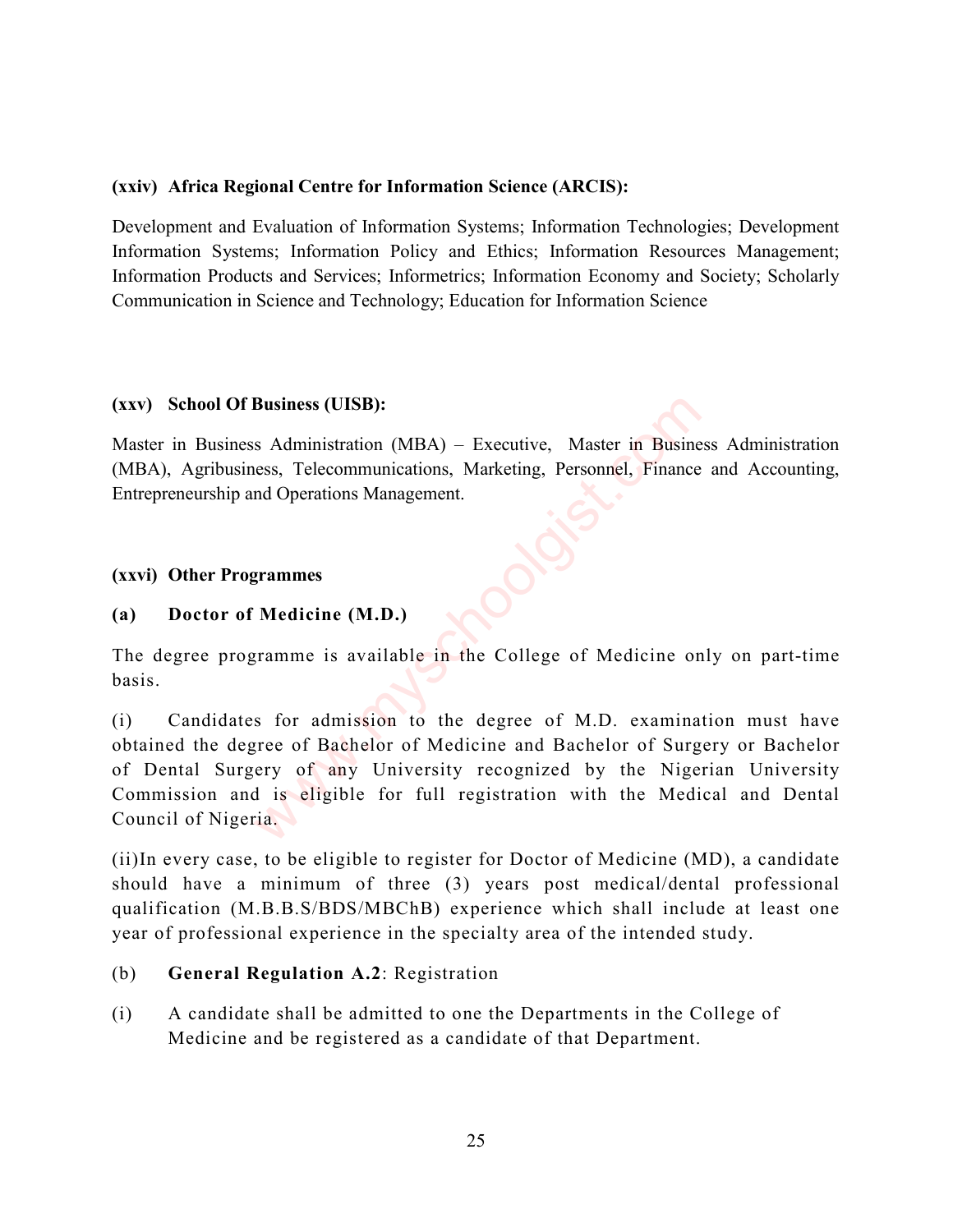(ii)When applying for registration for the degree, the candidate shall provide evidence in writing that he had the benefit or advice from a Senior University Teacher in Medicine/Dentistry of the University (a Senior Lecturer with a M.D./Ph.D. or a Reader/Full Professor) in the field covered by the subject of the proposed thesis. Such a teacher must be acceptable to the Postgraduate Committee of the College of Medicine and the Postgraduate College.

# (b) Doctor of Letter (D.Litt.), Doctor of Science (D.Sc.) and Doctor of Laws (LL.D)

Postgraduate Diploma Courses are available in the following Faculties and disciplines.

| disciplines. |                        |                                          |
|--------------|------------------------|------------------------------------------|
| (i)          | Arts                   | Theatre Arts,<br>Postgraduate Diploma in |
|              |                        | Religious Studies. (PGDRS)               |
| (i)          | Science                | Statistics.                              |
|              |                        | Postgraduate Diploma in                  |
|              |                        | Radiation Protection.                    |
|              |                        | Zoology(Applied and                      |
|              |                        | Environmental Zoology.                   |
| (iii)        | Clinical Sciences      | Anaesthesia, Radiotherapy                |
| (iv)         | Education              | Full-Time P.G.D.E.                       |
|              |                        | Professional Postgraduate                |
|              |                        | Diploma in Teaching in Higher            |
|              |                        | Education (P.G.D.T.H.E.)                 |
|              |                        | Postgraduate Diploma in                  |
|              |                        | Pedagogy (P.G.D.P) in the                |
|              |                        | Department of Arts and Social            |
|              |                        | Sciences Education.                      |
|              |                        | Postgraduate Diploma in Social           |
|              |                        | Work<br>$(Part-Time$<br>Full-<br>and     |
|              |                        | Time) in the Department<br>- of          |
|              |                        | Social Work                              |
| (v)          | Institute of Education | Part-Time P.G.D.E.                       |
| (vi)         | Pharmacy               | Postgraduate Diploma in                  |
|              |                        |                                          |